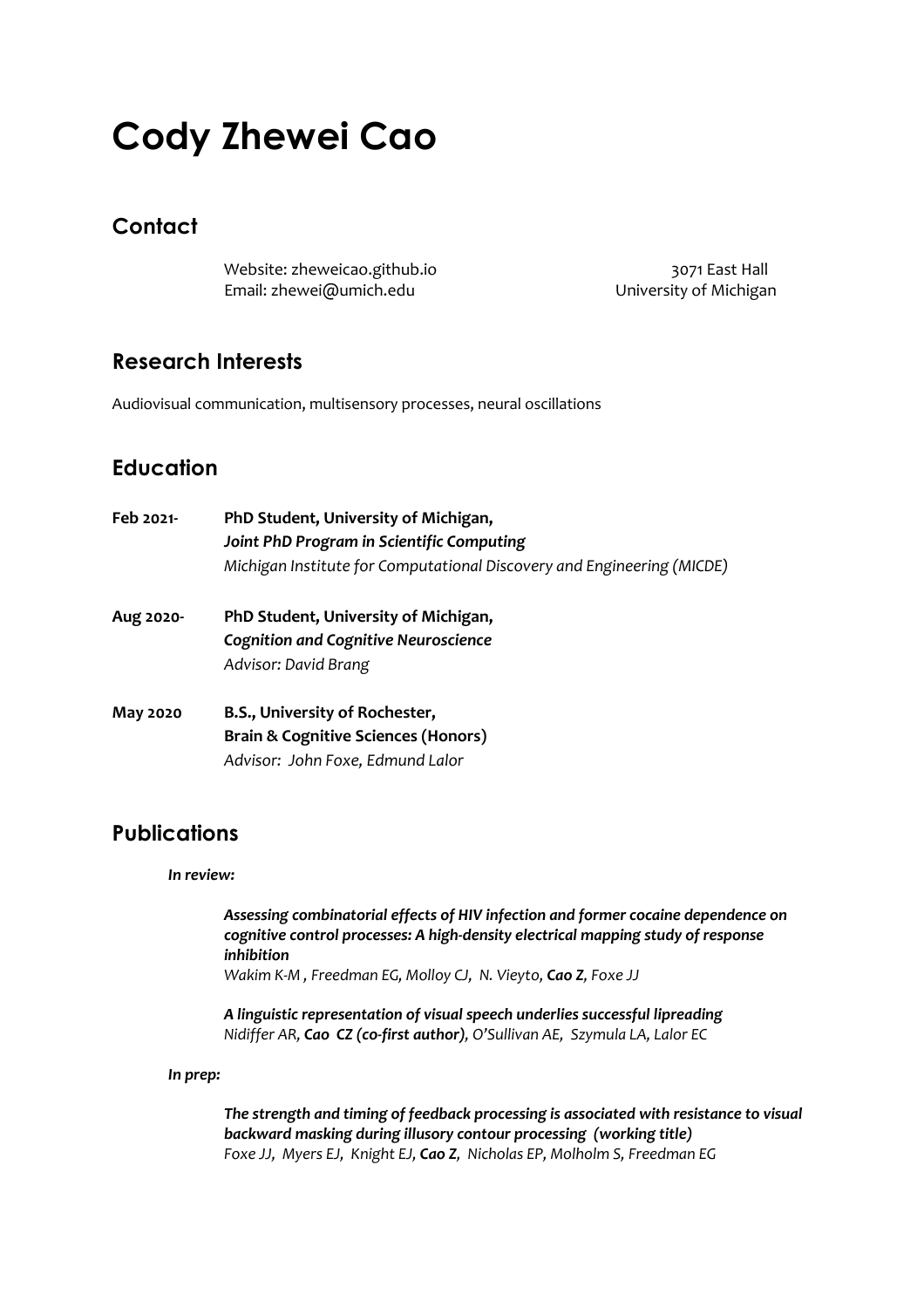## **Poster Presentations** *\*:Presenting*

| May 2021          | International Society for Autism Research (INSAR), submitted                                                                         |
|-------------------|--------------------------------------------------------------------------------------------------------------------------------------|
|                   | Altered Visual Evoked Potentials to Illusory Contour Integration Among Children on<br>the Autism Spectrum                            |
|                   | Knight EJ, Myers EJ, Cao Z, Oakes LA, Nicholas EP, Freedman EG, Foxe JJ                                                              |
| Oct 2020          | Advances and Perspectives in Auditory Neuroscience (APAN)                                                                            |
|                   | Does auditory cortex receive linguistic information from visual cortex?<br>Nidiffer AR*, Cao Z, O'Sullivan AE, Lalor EC              |
| May 2020          | <b>Cognitive Neuroscience Society (CNS)</b>                                                                                          |
|                   | Prior Exposure Enhances Cortical Entrainment to Unheard Speech During Silent Lip-                                                    |
|                   | reading<br>Cao Z*, O'Sullivan AE, Szymula LA, Nidiffer AR, Lalor EC                                                                  |
| Oct 2019          | <b>Society for Neuroscience (SfN)</b>                                                                                                |
|                   | Putting on the brakes: An EEG investigation of inhibitory control and action                                                         |
|                   | monitoring in HIV+ abstinent substance users                                                                                         |
|                   | Wakim K-M *, Vieyto N, Molloy CJ, Cao Z, Freedman EG, Foxe JJ                                                                        |
| <b>April 2019</b> | The British Neuroscience Association (BNA)                                                                                           |
|                   | Altered VEP responses to illusory contours in children on the autism spectrum<br>Myers EJ*, Cao Z, Nicholas EP, Freedman EG, Foxe JJ |
|                   | The Neurobiology of Inhibitory Control in HIV+ Individuals with a History of Cocaine<br>Dependence                                   |
|                   | Wakim K-M*, Molloy CJ, Cao Z, Freedman EG, Foxe JJ                                                                                   |
|                   | The Neurobiology of Error Processing in HIV+ Individuals with a History of<br><b>Cocaine Dependence</b>                              |
|                   | Vieyto N*, Wakim K-M, Cao Z, Freedman EG, Foxe JJ                                                                                    |
| <b>July 2018</b>  | <b>Federation of European Neuroscience Societies (FENS)</b>                                                                          |
|                   | Inhibitory control in abstinent cocaine users with and without HIV:<br>A preliminary fMRI study                                      |
|                   | Molloy CJ*, Wakim K-M, Cao Z, Havens AK, Freedman EG, Foxe JJ                                                                        |
|                   | Electrophysiological correlates of inhibitory control in abstinent cocaine users<br>with and without HIV                             |
|                   | Wakim K-M *, Molloy CJ, Nicholas EP, Cao Z, Havens AK, Freedman EG, Foxe JJ                                                          |